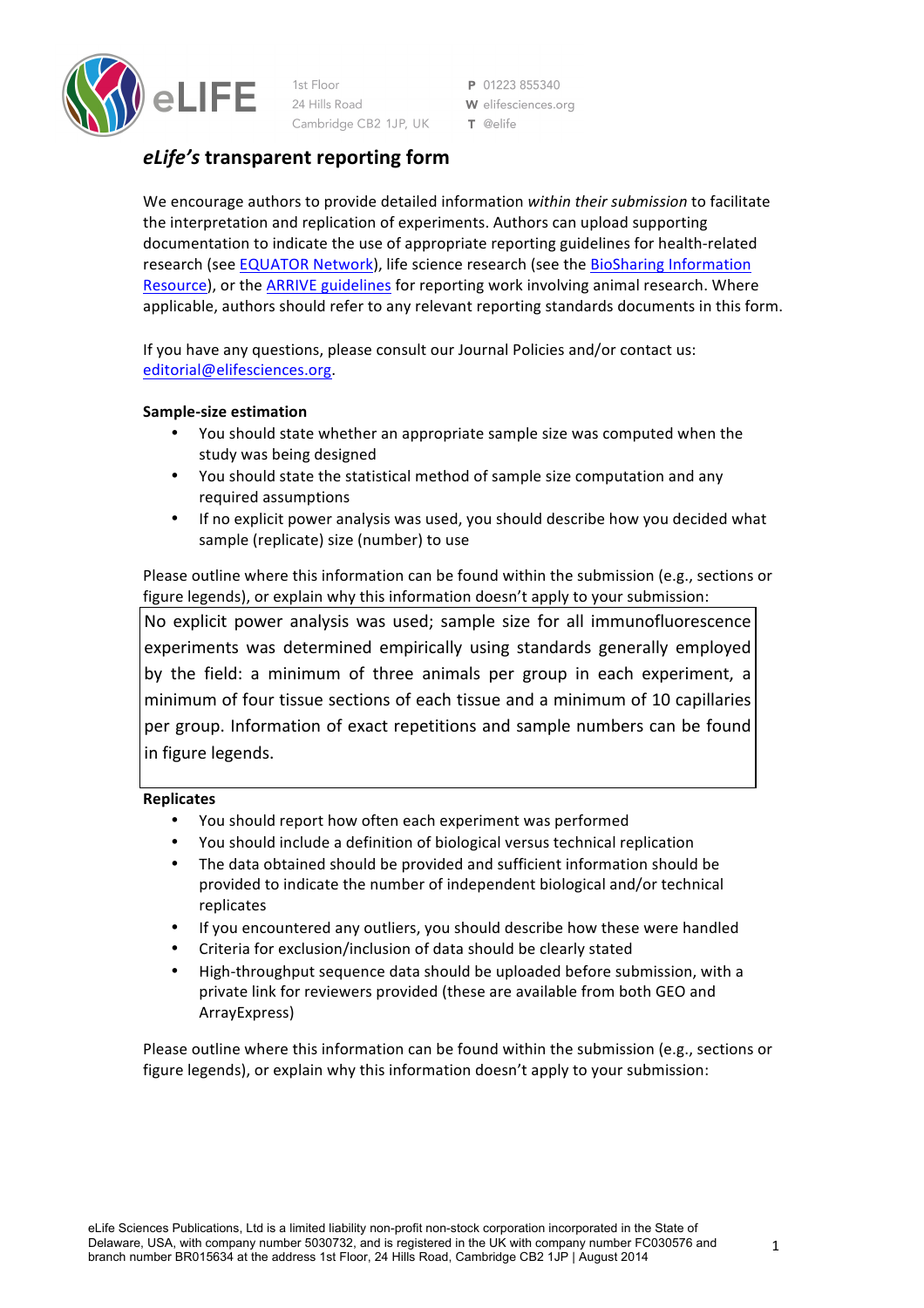

P 01223 855340 W elifesciences.org T @elife

Information of exact repetitions and sample numbers can be found in figure legends. In general:

For *in vitro* studies: 5 independent experiments were preformed in which every experiment was a different sub-culture passage preformed in a separate day (considered as a biological replicate). For technical replications (Figure 1), a minimum of 4 microscopic fields produced  $n=183$  clusters (post-confluence) and 281 clusters (super-confluence). We excluded no outliers.

For in vivo studies: data from minimum three animals per group in each experiment were considered biological replicates. For technical replications a set of minimum 3 tissue sections of each animal produced:

1. Clustering properties (Figure 2, S1) - a set of 20 capillaries of each age (E12, P9), 657 clusters (E12) and 246 clusters (P9).

2. Total claudin-5 levels (Figure 2) - 25 capillaries (E12) and 27 capillaries (P9).

3. Molecular organization (Figure 3) - 40 capillaries.

4. Claudin-5 clusters that were coupled with ZO1 (Figure 3) - 40 clusters from 11 capillaries and 43 clusters from 11 capillaries (of 3 embryos/pups, P9 and E12 respectively).

5. Claudin-5 null mice set (Figure 4) - 109 capillaries of 4 wild-type embryos and 86 capillaries of 4 claudin-5 null embryos.

6. Tracer challenges (Figure 5) - 40 capillaries for each tracer.

We excluded no outliers.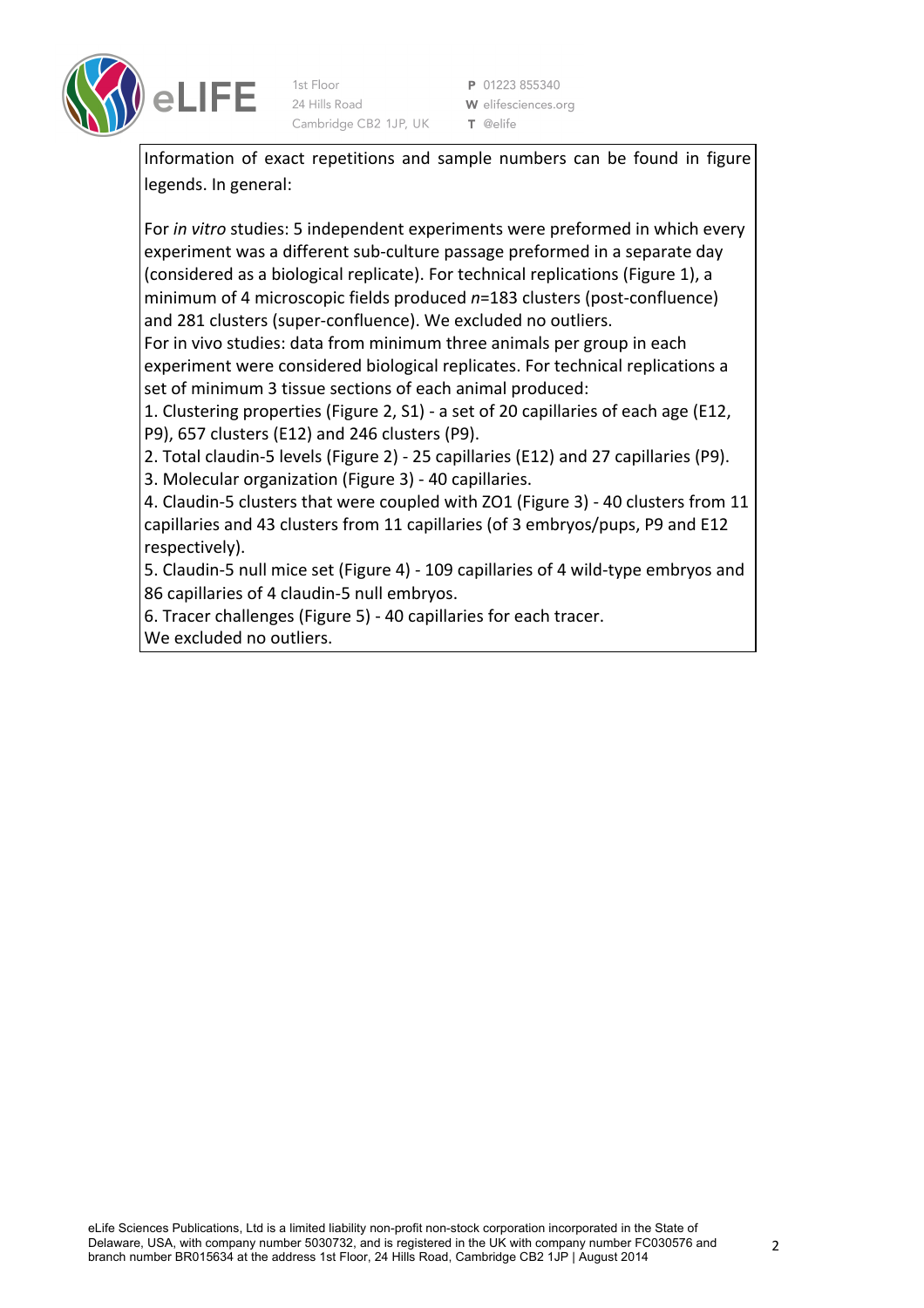

P 01223 855340 W elifesciences.org T @elife

## **Statistical reporting**

- Statistical analysis methods should be described and justified
- Raw data should be presented in figures whenever informative to do so (typically when N per group is less than 10)
- For each experiment, you should identify the statistical tests used, exact values of N, definitions of center, methods of multiple test correction, and dispersion and precision measures (e.g., mean, median, SD, SEM, confidence intervals; and, for the major substantive results, a measure of effect size (e.g., Pearson's r, Cohen's d)
- Report exact p-values wherever possible alongside the summary statistics and 95% confidence intervals. These should be reported for all key questions and not only when the p-value is less than 0.05.

Please outline where this information can be found within the submission (e.g., sections or figure legends), or explain why this information doesn't apply to your submission:

Information of exact repetitions and sample numbers (raw data) is presented in figure legends, including statistical analysis methods of each experiment, definition of center (mean±s.e.m). These appear also in the Statistical analysis section in the methods section - All comparisons were performed by two-tailed Mann-Whitney U-tests, P<0.05 was considered significant (GraphPad Prism 8.0.1(244) for Windows, GraphPad Software, San diego, California, USA). Reports of exact p-values wherever possible appear in the text.

(For large datasets, or papers with a very large number of statistical tests, you may upload a single table file with tests, Ns, etc., with reference to sections in the manuscript.)

## **Group allocation**

- Indicate how samples were allocated into experimental groups (in the case of clinical studies, please specify allocation to treatment method); if randomization was used, please also state if restricted randomization was applied
- Indicate if masking was used during group allocation, data collection and/or data analysis

Please outline where this information can be found within the submission (e.g., sections or figure legends), or explain why this information doesn't apply to your submission: In tissues form wild-type mice samples were allocated based on the embryonic age (indicated in the text/methods and figure legends). In images from *in vitro* experiments samples were allocated based on the culture age (indicated in the text/methods and figure legends). In the data set of claudin-5 null and control littermates, the person collecting the data and analyzing was blind to the animal's genotype (in the Statistical analysis section in the methods section).

## **Additional data files ("source data")**

- We encourage you to upload relevant additional data files, such as numerical data that are represented as a graph in a figure, or as a summary table
- Where provided, these should be in the most useful format, and they can be uploaded as "Source data" files linked to a main figure or table
- Include model definition files including the full list of parameters used
- Include code used for data analysis (e.g., R, MatLab)
- Avoid stating that data files are "available upon request"